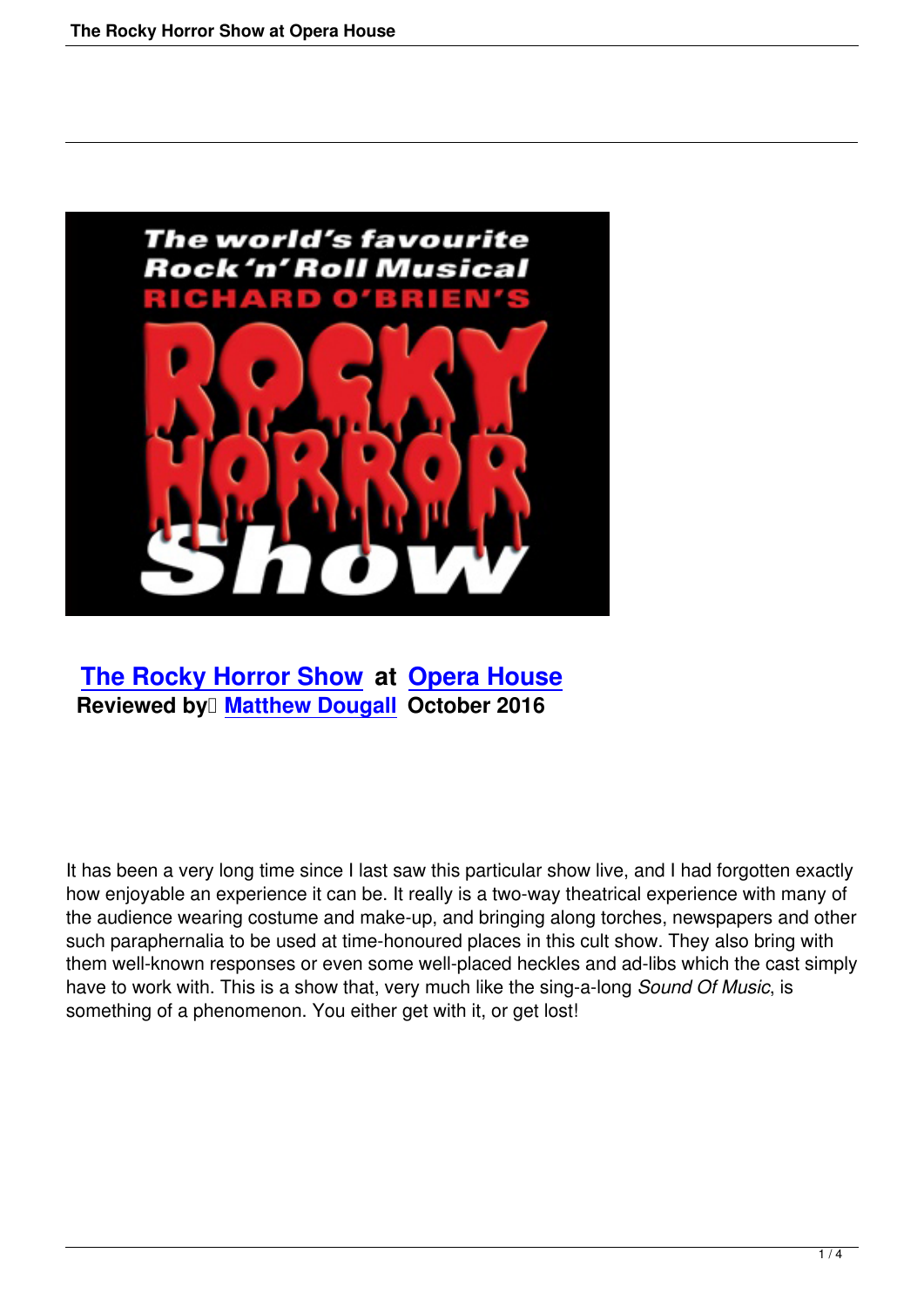The show is, quite unbelievably, over 40 years old, and yet it is still as fresh and as entertaining as it was (probably) back then. Written by **Richard O'Brien**, this is a Rock Musical and total spoof of the Hollywood Horror B-Movie genre, and a massive send-up and glorification of transvestitism. All the cast at some point get to wear stockings and suspenders and it is high sexual camp from start to finish.

The show opens to a glorious lush pink curtain and the Usherette singing her opening song assuring the audience that this is nothing more than 'Science Fiction'. The next scene though, disappoints set-wise, with a cardboard cut-out of an oversized car and a much smaller cardboard-cut out castle. Once we arrive inside the castle however, the set is wonderful. The red panelled interior with stuffed animal heads and other such reliquiae, and the simple turning of the panels to reveal a laboratory full of large and frightening instruments was absolutely fabulous. And the inspired, clever idea of a film strip along the top of the set and putting the orchestra behind this was genius.

The acting, especially from **Liam Tamne** as Frank-N-Furter was much more overt and pantomimic than in previous incarnations I have seen. It took a while for me to become accustomed to this extreme reptilian interpretation, but once I did, I was carried away along with the rest of the audience and enjoyed it for all its worth.

In fact, the whole show was a little different. But surely that is the nature of Musicals. You cannot expect an exact replica of the film or your last experience, since this is a different cast and a different director and so their ideas will have some impact on the production as a whole. And as a whole, it was a highly uplifting and joyous occasion.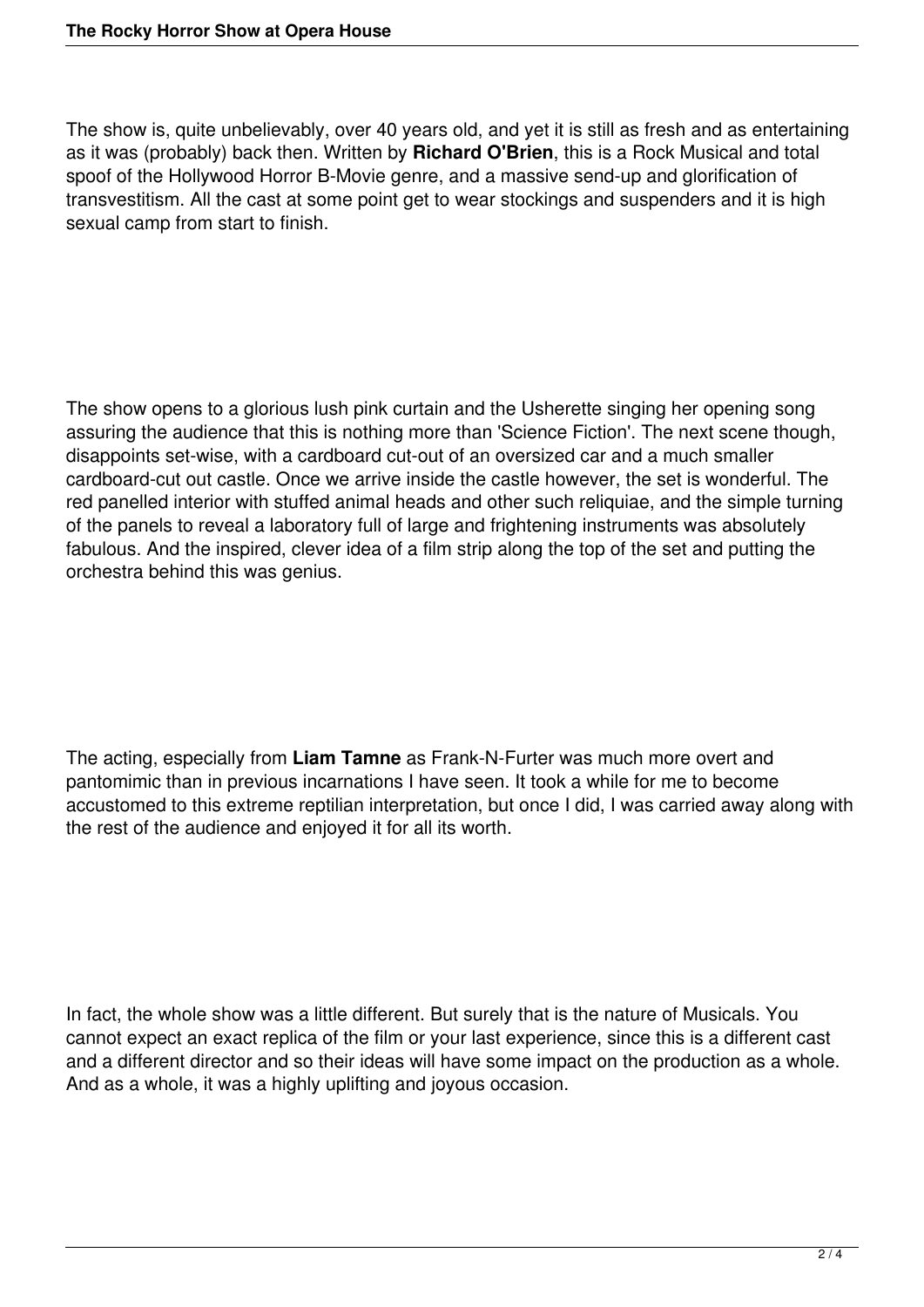**Haley Flaherty** and **Richard Meek** played Brad and Janet, the ordinary couple who find refuge from the storm and a flat tyre in Frankie's 'Count Dracula' style castle; whilst the rather unconventional occupants of said castle make sure that their relationship and sexuality are questioned and changed. These are, along with Tamne as Frankie; Magenta (

## **Kay Murphy**

# ), Columbia (

# **Sophie Linder-Lee**

) and putting in the performance of a lifetime,

# **Kristian Lavercombe**

as Riff-Raff. Frankie's lab-made plaything, Rocky (

## **Dominic Anderson**

) certainly had the body, but his singing was less proficient than the others [also, I didn't understand the need for hand-held mics].

Things don't go according to plan, as another human living in sin chez Transilvanians is Eddie, who is chased around the stage with a chainsaw and murdered by Frankie. This is the turning point in the show, the cathartic moment when the aliens realise that their leader is out of control, and they need to find a way of overthrowing him and returning to their planet. This is escalated by the arrival of Dr. Scott, eminent scientist and alien-hunter, and although wheelchair-bound and old (very youthful in this production!) still manages to help the aliens make good their plans and returning back to their world. I think Rocky virgins - sorry, make that - those who have never seen the show before, would have had some difficulty in following the plot, despite the most personable and genial character of this production's Narrator, Charlie Condou. He actually made the show for me. His genuine congeniality and not being afraid to tell the audience that their hackles are making him forget his lines just made the show all the funnier and more 'human'; with the best ad-lib I have ever heard coming half way through from Condou, "This is as good as it gets for me. You should have seen some of the other shit I've been in!"

Directed by **Christopher Luscombe**, Musical Direction by **Ben Van Tienen**, and choreography by **Nathan M.**

### **Wright** , these

three made a highly enjoyable, frisky, risque and fast-paced cult Musical that will ensure its